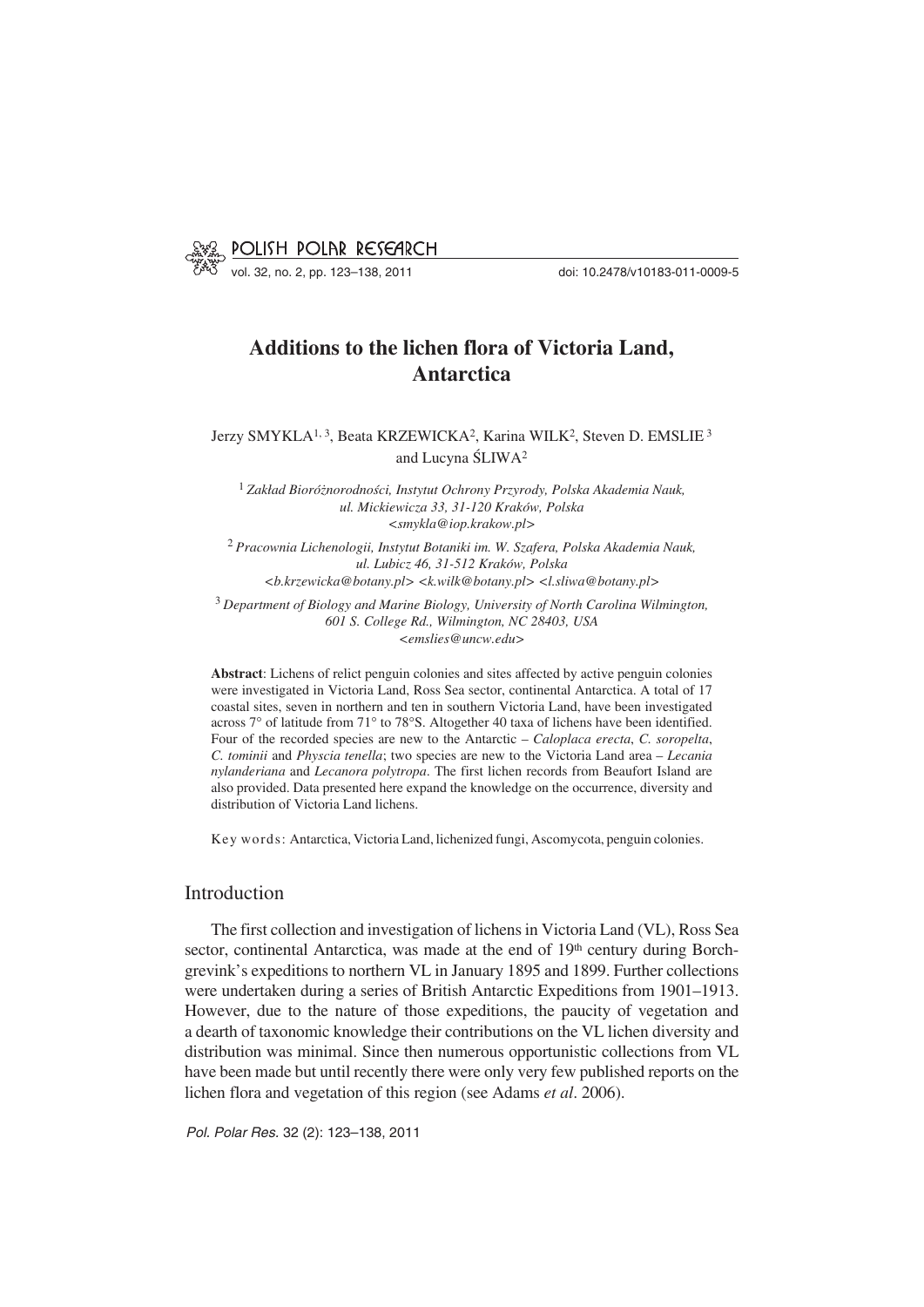It was not until 1990s that studies of VL lichens received more attention. Nota− ble collections and published accounts have been made by Italian researchers who investigated lichens from several localities along the VL coast from Cape Hallett investigated lichens from several localities along the VL coast from Cape Hallett<br>in the north (72°76'S) to Marble Point in the south (77°11'S). These data were published in several articles (Castello and Nimis 1995, 2000; Castello 2003a; Cannone 2004, 2006; Cannone and Seppelt 2008; Cannone and Guglielmin 2010) and organized in an on−line database, VICTORIA, that provides taxonomic, distri− butional and ecological data of the VL lichens (Castello 2003b; Castello *et al*. 2006). However, the area of VL has not been fully investigated as most of the pub− lished sites are located in its central territories with only scant attention to its north− ernmost (Kappen 1985) or southernmost (Longton 1973; Seppelt *et al*. 1995, 2010) localities. Thus, despite over a century of scientific exploration, there are still many unknowns on the occurrence and distribution of lichens in the entire VL region.

Previous studies conducted in the area of VL indicate that the type of plant community is mostly related to the soil properties. Water and nutrients derived from active and/or relict penguin colonies are having the most visible influence. Sites affected by penguins are colonized by often well−developed communities of nitrophilous lichens (Cannone and Seppelt 2008; Cannone *et al*. 2008; Seppelt *et al*. 2010). Similarly, nutrient enrichment from penguin colonies has been shown to influence lichen distribution and diversity also in other Antarctic localities, sup− porting nitrophilous lichen communities in areas adjacent to active penguin colo− nies (Olech 1990, 2002; Smykla *et al*. 2007) and on recently abandoned colonies (Tatur *et al*. 1997; Smykla, unpublished data).

Here, we present baseline data on the composition of lichens found at sites affected by current and past activities of penguins in the area of VL. More detailed information on the distribution of lichens in relation to local environmental gradi− ents (soil properties) and the latitudinal gradient along VL will be given in forth− coming papers. This study forms a part of an interdisciplinary research project aimed at assessing the ecological role of current and relict penguin colonies in the Antarctic terrestrial ecosystems, in particular their influence on vegetation and soil biota patterns and diversity, which is our contribution to the Scientific Committee on Antarctic Research (SCAR) program: Evolution and Biodiversity in the Ant− arctic (EBA). Exploring variability of terrestrial ecosystems across a wide range of latitude along the VL coast also significantly contributes to the SCAR program: Latitudinal Research Project (LGP).

# Study area

Victoria Land extends for *ca*. 800 km along the west coast of the Ross Sea in Cape Adare at 70°30'S to McMurdo Sound at 78°00'S, and westward from Victoria Land extends for *ca*. 800 km along the west coast of the Ross Sea from Cape Adare at  $70^{\circ}30'$ S to McMurdo Sound at  $78^{\circ}00'$ S, and westward from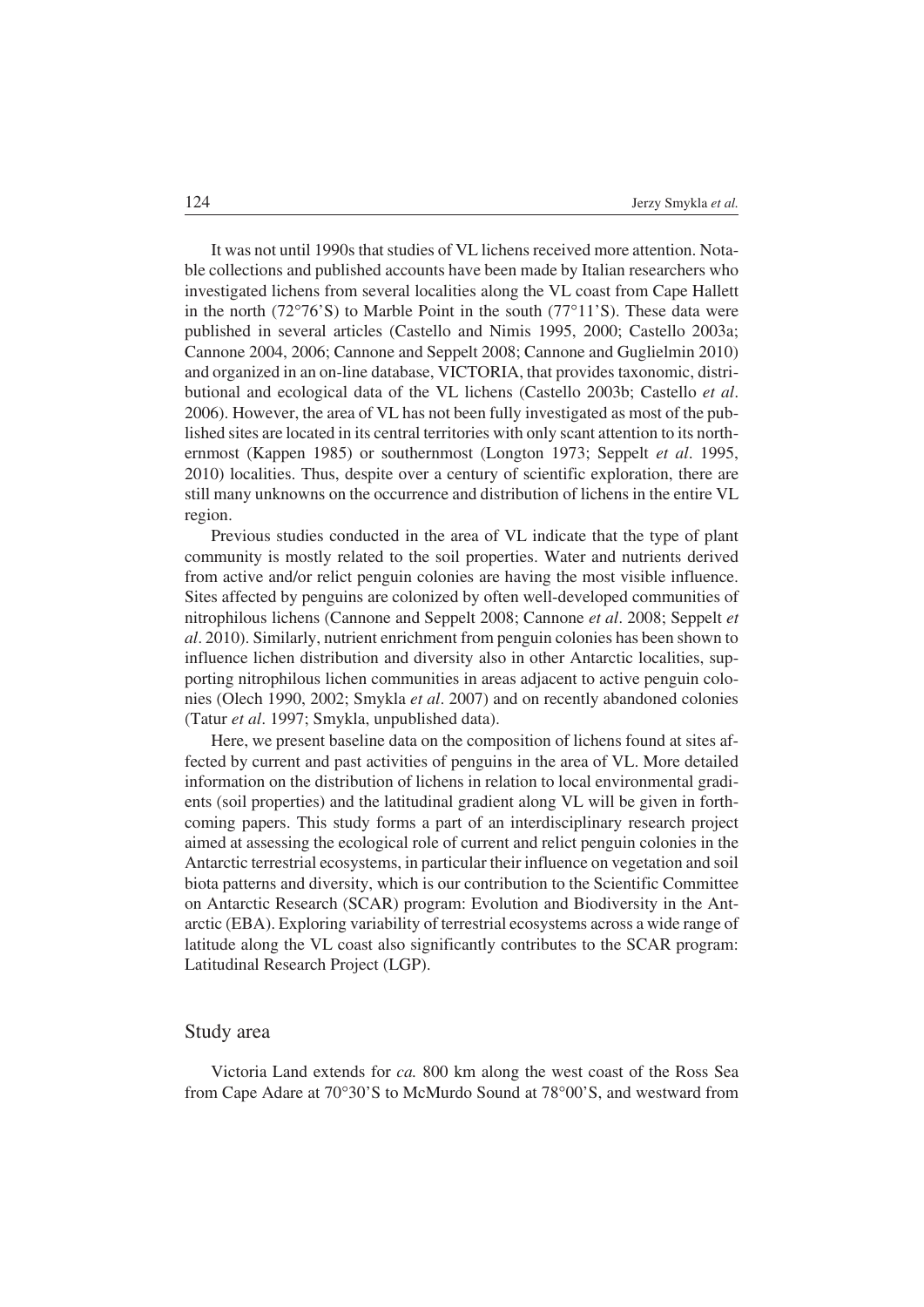the Ross Sea to the edge of the polar plateau. This vast area is traditionally divided in two biogeographical regions, northern and southern VL, with the border running along the Drygalski Ice Tongue at  $76^{\circ}S$  (Adams *et al.* 2006). The region inning along the Drygalski Ice Tongue at 76°S (Adams *et al.* 2006). The region in− cludes largely snow and/or glacier−covered coastal areas, ranges of the Trans− antarctic Mountains (raising above 4 000 m a.s.l.), the McMurdo Dry Valleys and several offshore islands located on the Ross Sea.

The climate of VL is frigid, typical of costal areas in the continental Antarctic, with low temperatures, low humidity and low precipitation. Average monthly tem− peratures never exceed freezing. In the central part of VL the temperatures range from -2° to -5°C in January and -26° to -30°C in August, with average yearly temfrom -2 $\degree$  to -5 $\degree$ C in January and -26 $\degree$  to -30 $\degree$ C in August, with average yearly temfrom -2° to -5°C in January and -26° to -30°C in August, with average yearly temperatures ranging from -17° to -19°C. Precipitation, always as snow, averages 100–200 mm per year. A major feature of this area is the cold and dry katabatic winds, predominantly westerly and northerly, which often reach hurricane force with a speed of more than 160 km/h (Grigioni *et al*. 1992). However, due to great latitudinal range and altitudinal differences climatic parameters along VL vary considerably, with southern and higher localities being drier and colder (Howard− Wiliams *et al*. 2010).

Vegetation of VL is entirely cryptogamic and vascular plants are absent. The re− corded flora comprises 57 lichens, 11 mosses, one liverwort and various species of algae and cyanobacteria (Castello 2003a, b; Cannone 2004; Adams *et al*. 2006). Al− though it seems very poor in species, VL supports some of the most diverse vegeta− tion on the continental Antarctic and several types of plant communities are found in this region (Longton 1973; Castello and Nimis 1995; Cannone and Seppelt 2008).

Along the VL coast where ice−free terrain exists today, there are numerous raised beaches, marine terraces, and islands with active and relict Adélie penguin colonies (Baroni and Orombelli 1994; Emslie *et al*. 2007). Radiocarbon dating of these colonies indicate that penguins have occupied the Ross Sea region continu− ously since at least the past 8,000 years when the Ross Ice Shelf began retreating to its current position beginning ~13,000 years ago (Emslie *et al*. 2007).

# Material and methods

Lichens at active and relict penguin colonies and areas affected by these colo− nies in Victoria Land have been investigated by the senior author during four austral summer seasons: 2003/04, 2004/05, 2009/10 and 2010/11. A total of 17 coastal sites were investigated, including seven sites located in northern and ten in coastal sites were investigated, including seven sites located in northern and ten in southern VL. All 17 localities were distributed across 7° of latitude, with the north-<br>ernmost at Cape Adare (71°18'S 170°12'E) and the ernmost at Cape Adare (71°18'S 170°12'E) and the southernmost at Cape Choco-<br>late (77°54'S 164°34'E). The following sites were investigated (Fig. 1):  $(77°54'S 164°34'E)$ . The following sites were investigated (Fig. 1):<br>1) Cape Adare, northern VL,  $71°18'S 170°12'E$ . Active and relict

1) Cape Adare, northern VL, 71°18'S 170°12'E. Active and relict penguin colonies. 25 and 30 January 2005.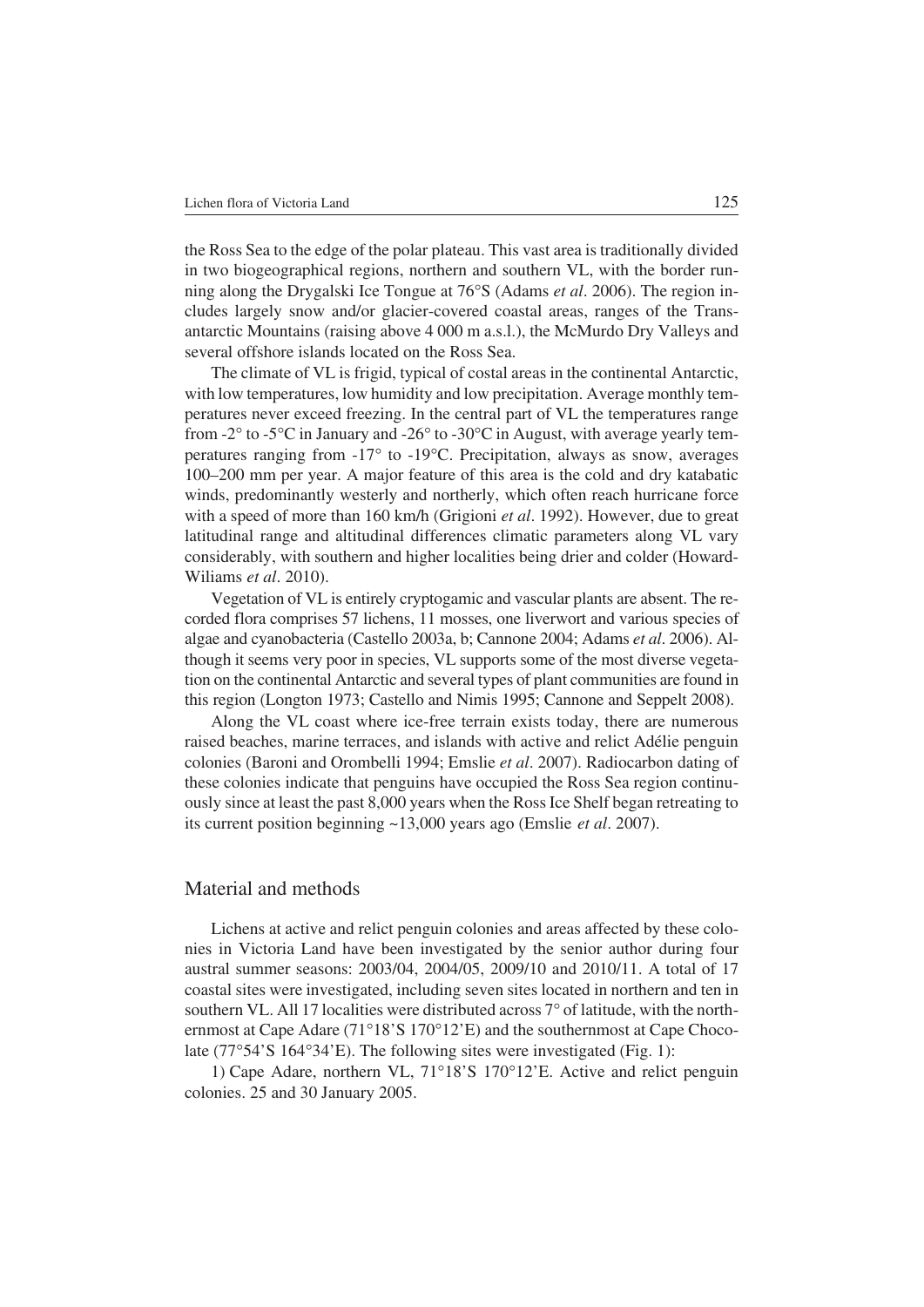2) Cape Hallett, northern VL, 72°19'S 170°14'E. Active and relict penguin colonies and their surroundings. 20 and 30 January 2004, 25 January 2005.<br>3) Edmonson Point, Botany Bay, northern VL, 74°20'S 165°08'E. Acti

3) Edmonson Point, Botany Bay, northern VL, 74°20'S 165°08'E. Active and relict penguin colonies and their surroundings. 15 and 22 January 2004, 20 and 24 January 2005. er and the Vallage of Saraganian and Taraganian and Saraganian and Saraganian and Campo Icarus, Northern Foothills, northern VL, 74°42'S 164°07'E. Relict

penguin colonies and their surroundings. 4 and 5 January 2004, 28 January 2005.

5) North Adelie Cove (= Unnamed headland), Northern Foothills, northern 5) North Adelie Cove (= Unnamed headland), Northern Foothills, northern VL, 74°44'S 164°07'E. Relict penguin colonies and their surroundings. 6 and 19 January 2004. external arry 2004.<br>
6) Adelie Cove, Northern Foothills, northern VL, 74°46'S 164°01'E. Active

and relict penguin colonies and their surroundings. 9 January 2004, 21 January 2005. 5.<br>7) Inexpressible Island, northern VL, 74°54'S 163°43'E. Active and relict

penguin colonies and their surroundings. 14, 16, 26 and 29 January 2004, 23 Janu− ary 2005. 2005.<br>8) Prior Island, southern VL, 75°41'S 162°53'E, Relict penguin colonies and

their surroundings. 23 January 2004, 27 January 2005. ended Franch Containery 2004, 2013<br>
19 Cape Hickey, western end, southern VL, 76°05'S 162°38'E. Small pockets

of relict penguin colonies emerging from melting snow fields. 23 January 2004, 27 January 2005. https://2005.<br>10) Franklin Island, southern VL, 76°08'S 168°15'E. Active penguin colony and

plateau on the top of the island above the colony. 2 February 2005, 28 January 2011. eau on the top of the island above the colony. 2 February 2005, 28 January 2011.<br>11) Beaufort Island, southern VL, 76°56'S 166°55'E. Active and relict pen-

guin colonies and their surroundings. 11 and 14 January 2005, 29 January 2010, 29 January 2011. nder 2011.<br>12) Marble Point, southern VL, 77°28'S 163°46'E. Relict penguin colonies

and their surroundings. 25 and 26 January 2010. their surroundings. 25 and 26 January 2010.<br>13) Cape Bird, Ross Island, southern VL, 77°16'S 166°22'E. Active and relict

penguin colonies and their surroundings. 16–20 January 2010. guin colonies and their surroundings. 16–20 January 2010.<br>14) Cape Crozier, Ross Island, southern VL, 77°27'S 169°14'E. Active and

relict penguin colonies and their surroundings. 1 and 3 February 2010. t penguin colonies and their surroundings. 1 and 3 February 2010.<br>15) Cape Royds, Ross Island, southern VL, 77°33'S 166°09'E. Active and rel-

ict penguin colonies and their surroundings. 3 February 2004, 15 January 2005 and 14 January 2010. Fraudary 2010.<br>
16) Tent Island, southern VL, 77°41'S 166°23'E. Small volcanic island with-

out penguin colonies. 27 January 2010. penguin colonies. 27 January 2010.<br>17) Cape Chocolate, southern VL, 77°54'S 164°34'E. Glacier moraines, with-

out penguin colonies. 23 January 2010.

At each investigated site vegetation was surveyed within the area of relict and active penguin colonies when present. Some of these surveys also extended to ar−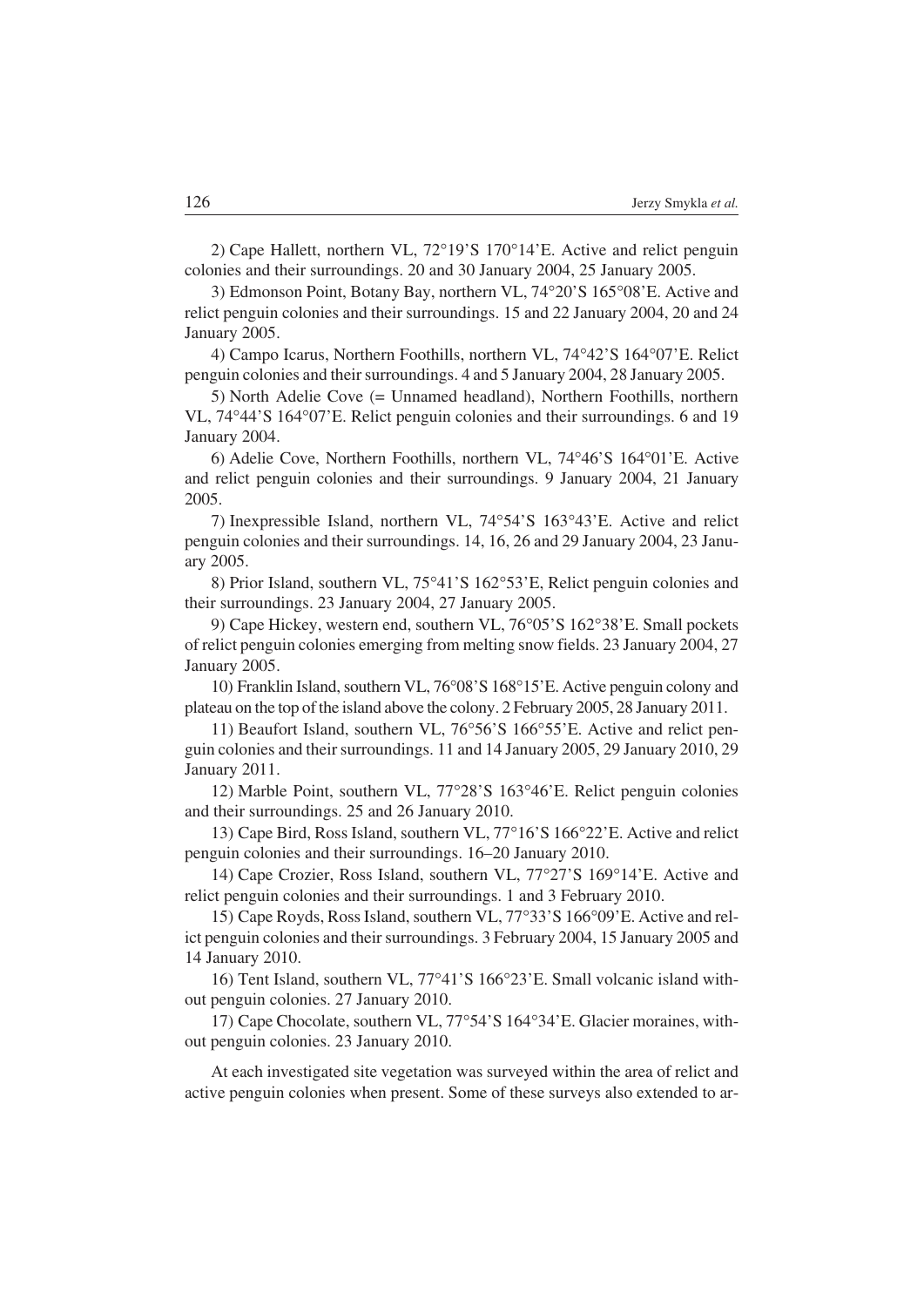

Fig. 1. Map of Victoria Land (Antarctica) showing location of the investigated sites.

eas immediately surrounding active and relict colonies so that vegetation in non−penguin areas could be compared to that within the colonies. Stands of rela− tively homogenous vegetation (plant communities *sensu* Longton 1979) were identified and investigated to determine their species composition and abundance. Species abundance was estimated visually within plots of  $50 \times 50$  cm<sup>2</sup> as the percentage cover for each species. After obtaining the cover data, specimens from all the taxa were collected to check identity.

Lichens were identified using routine microscopic and laboratory tech− niques. When necessary thin layer chromatography (TLC) analysis was per−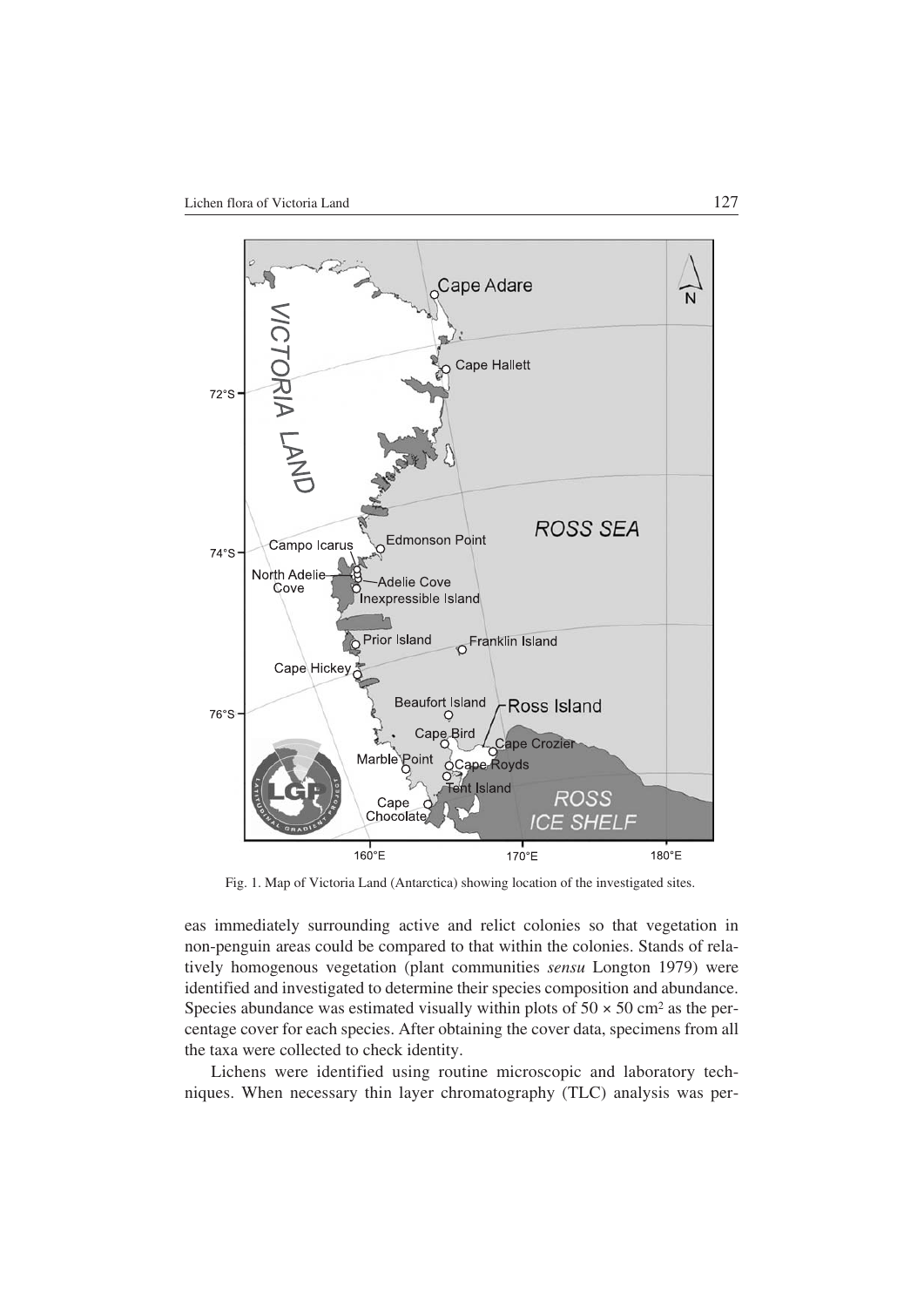formed in solvent system C (methods followed Orange *et al.* 2001). For each re− ported species a list of collecting sites is given as well as habitat data. Short taxo− nomic notes are provided for selected species and distribution of newly reported taxa is discussed in two categories: world distribution in case of the species new to the Antarctic and Antarctic distribution in case of the species new to the VL area. Information on distribution of other species in VL is available in Castello (2003a) and in the continuously updated on−line database VICTORIA (Castello 2003b; Castello *et al*. 2006).

Voucher specimens are housed at the herbarium of W. Szafer Institute of Bot− any of the Polish Academy of Sciences in Kraków (KRAM).

# Results and discussion

Lichens were recorded at 11 of 17 investigated localities; among sites lacking lichens five were located in southern and only one in northern Victoria Land. A to− tal of 40 taxa of lichens have been identified, of which 21 were found both in north− ern and southern VL, 11 were found only in northern and 8 only in southern VL. Four of the recorded species are new to the Antarctic – *Caloplaca erecta*, *C. soropelta*, *C. tominii* and *Physcia tenella*; two species are new to the VL area – *Lecania nylanderiana* and *Lecanora polytropa*. The first reported lichens from Beaufort Island are: *Caloplaca citrina*, *C. saxicola*, *C. tominii* and *Xanthoria candelaria*; previously, this island was known to be lacking of lichens (Seppelt *et al.* 1996).

The total number of species found in northern and southern VL is similar, 32 and 29 respectively. This result is consistent with data presented by Cannone (2004) who indicated that although lichen diversity in VL is characterized by high variability in number of species occurring at different sites, the latitudinal gradient does not exert a significant effect on the total number of lichen taxa. The investi− gated sites differed considerably, however, in species abundance which is in gen− eral higher on sites in northern compared to southern VL.

Differences in species diversity among investigated sites are mainly related to the intensity and history of penguin influence. Relict penguin colonies showed higher diversity and species abundance than sites affected by active colonies. The highest numbers of species were found at relict penguin colonies at North Adelie Cove (20 taxa) and Campo Icarus (17 taxa) on Northern Foothills and Prior Island (18 taxa). Relatively high species numbers were also found at mod− erately matured areas near active colonies (*i.e.*, Cape Crozier, where 13 taxa were found). In contrast sites heavily impacted by large active colonies were characterized by a lack of lichens (*i.e.*, Cape Adare, Franklin Island, Cape Bird and Cape Royds) or low number of species (*i.e.*, Cape Hallett, where only 4 taxa were found).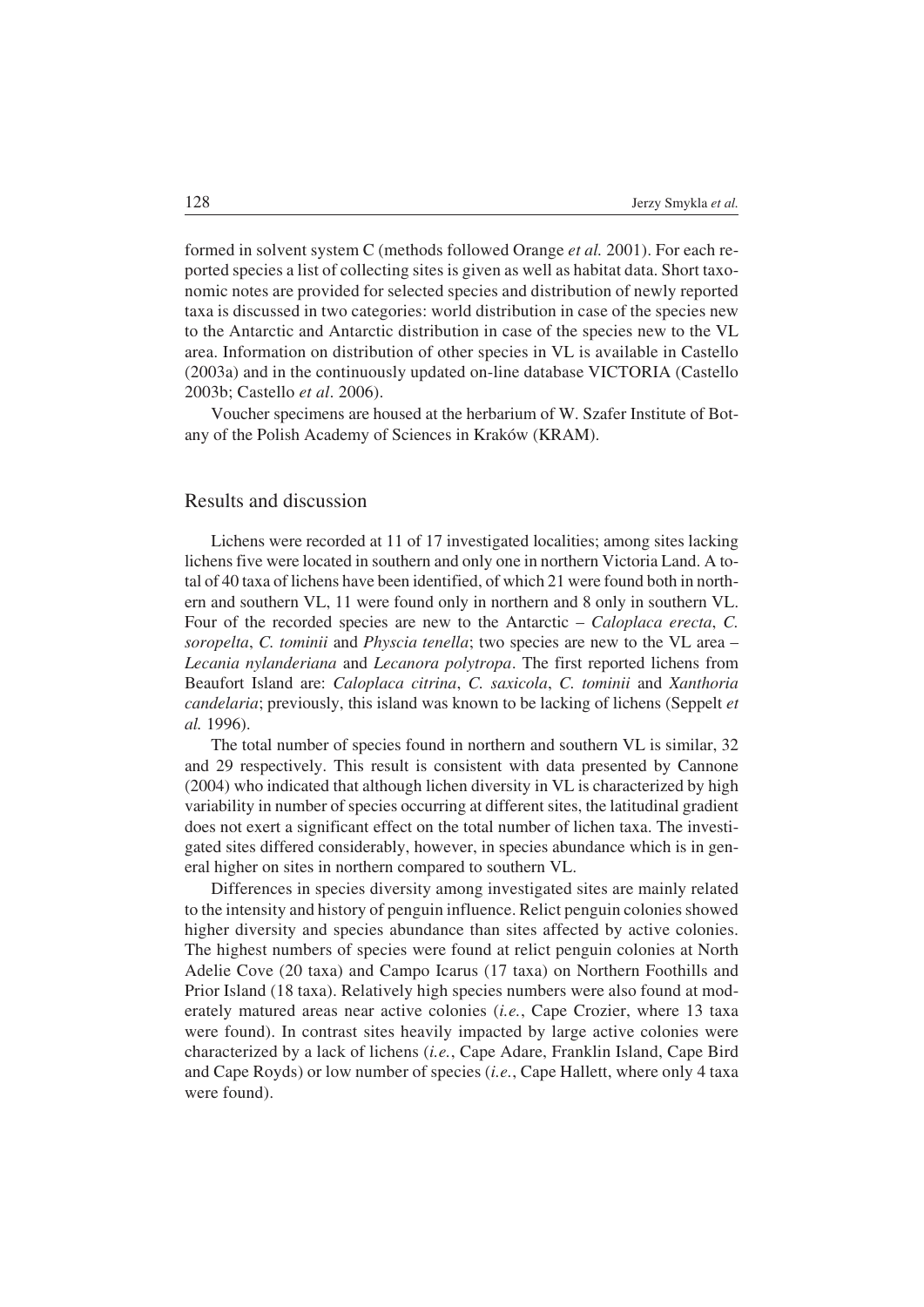# List of recorded species

### *Acarospora gwynnii* C.W. Dodge *et* E.D. Rudolph

Collecting sites: Northern VL – Campo Icarus, North Adelie Cove, Adelie Cove, Inexpressible Island. On siliceous rocks, along rock crevices, around relict penguin colonies.

#### *Acarospora williamsii* Filson

Collecting site: Northern VL – Edmonson Point. On volcanic rocks, around active and at relict penguin colonies.

#### *Amandinea coniops* (Wahlenb.) Scheid. *et* H. Mayrhofer

Collecting sites: Northern VL – Cape Hallett, Edmonson Point, Campo Icarus, North Adelie Cove. On different types of rocks and stones, around active and at relict penguin colonies.

#### *Buellia darbishirei* Lamb

Collecting site: Northern VL – Edmonson Point; southern VL – Cape Hickey, Cape Crozier. On siliceous and volcanic rocks, around active and at relict penguin colonies.

#### *Buellia frigida* Darb.

Collecting sites: Northern VL – Campo Icarus, North Adelie Cove, Adelie Cove, Inexpressible Island; southern VL – Prior Island, Cape Hickey. On different types of rocks, around active and at relict penguin colonies.

#### *Buellia grimmiae* Filson

Collecting site: Northern VL – Campo Icarus. On mosses, at relict penguin colonies.

#### *Buellia lignoides* Filson

Collecting site: Northern VL – Adelie Cove. On siliceous rocks, around active and at relict pen− guin colonies.

#### *Buellia pallida* Dodge *et* Baker

Collecting sites: Northern VL – Edmonson Point, Inexpressible Island; southern VL – Cape Crozier. On siliceous and volcanic rocks, around active and at relict penguin colonies.

#### *Buellia papillata* (Sommerf.) Tuck.

Collecting sites: Northern VL – North Adelie Cove, Inexpressible Island; southern VL – Prior Island. On mosses and moss debris, around active and at relict penguin colonies.

#### *Caloplaca athallina* Darb.

Collecting sites: Northern VL – Campo Icarus, North Adelie Cove; southern VL – Prior Island. On mosses and moss debris, at relict penguin colonies.

#### *Caloplaca citrina* (Hoffm.) Th. Fr.

Collecting sites: Northern VL – Edmonson Point, Campo Icarus, North Adelie Cove; southern VL – Prior Island, Beaufort Island, Cape Crozier. On siliceous and volcanic rocks and rarely on mosses, around active and at relict penguin colonies and at skua nests.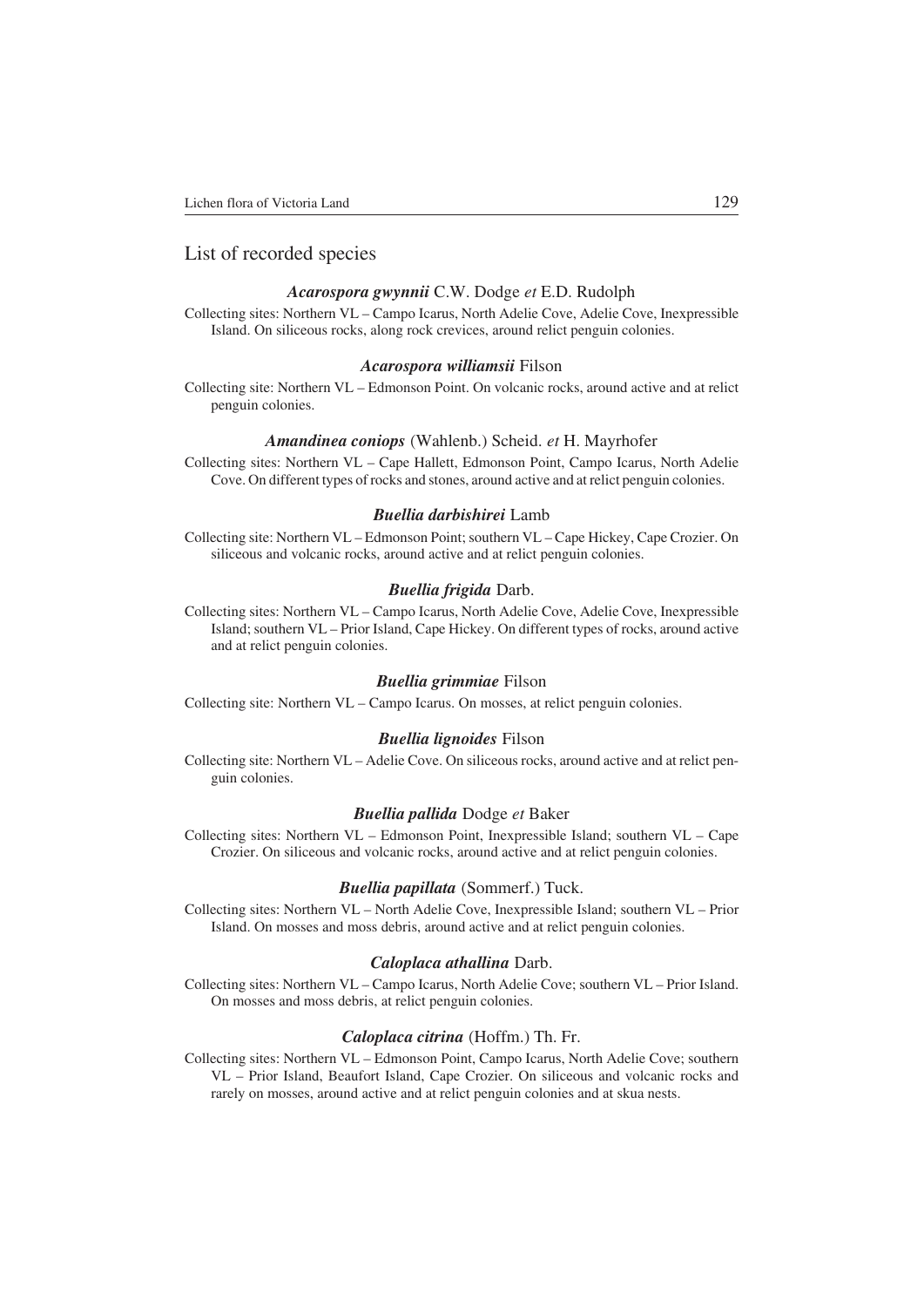#### *Caloplaca erecta* Arup *et* H. Mayrhofer

Collecting site: Southern VL – Cape Crozier. On volcanic rocks, around active penguin colonies.

This is the first record of this species in Antarctica. It is characterized by yel− low orange, dwarf−fruticose thallus with upright and branched lobes and by apo− thecia (up to 1.2 mm) and numerous pycnidia formed terminally on the terete lobes. The apothecia have relatively low hymenium (*ca.* 70 μm) and produce asco− spores of size  $11-12 \times 5$  μm with isthmus 2.5–3.5 μm wide.

**Distribution and ecology**. — The species is known from New Zealand at present (Arup and Mayrhofer 2000; Galloway 2007). *Caloplaca erecta* is known growing on bird−perch siliceous rocks, in subalpine to high−alpine grassland (Gal− loway 2007).

**Affinities**. — The only other fruticose species of this genus known from Ant− arctic is *C. regalis* (Vain.) Zahlbr. The latter species differs from *C. erecta* in hav− ing a larger thallus, abundant and conspicuous pseudocyphellae, larger apothecia (up to 8 mm), thicker hymenium (100–30 μm) and different dimensions of spores (for details see Arup and Mayrhofer 2000).

#### *Caloplaca saxicola* ( Hoffm.) Nordin

Collecting sites: Northern VL – Cape Hallett, Edmonson Point; southern VL – Beaufort Island, Cape Crozier. On volcanic rocks, around active and at relict penguin colonies and at skua nests.

## *Caloplaca schofieldii* C.W. Dodge

Collecting site: Southern VL – Cape Crozier. On volcanic rocks, around active penguin colonies.

*Caloplaca soropelta* (E.S. Hansen, Poelt *et* Søchting) Søchting

Collecting site: Southern VL – Cape Crozier. On calcareous rocks, around active penguin colo− nies.

This is the first record of this species in Antarctica and also for the Southern Hemisphere. It is characterized by yellow, peltate thalline areoles with marginal soralia. The soralia develop from lower surface of areoles and produce relatively fine soredia (20–30 μm). The apothecia are rare in this species. They are lecanorine to zeorine, with sorediate margins (see Søchting 1992).

**Distribution and ecology**. — It is known from the Arctic and has been re− ported from Greenland, Iceland, and Svalbard (Hansen *et al.* 1987; Søchting 1992). *Caloplaca soropelta* is known growing on eutrophicated, calcareous rocks; the species prefers cracked surface (Søchting 1992).

**Affinities**. — The species is likely to be confused with *C. citrina* (Hoffm.) Th. Fr. The latter differs from *C. soropelta* in having adpressed, not peltate areoles and irregular soralia produced from different parts of areoles, which are often almost completely dissolved into soredia. Two other taxa, *C. tominii* and *C. elvebakkiana* Søchting, Lorentsen and Arup have also marginal soralia. The first taxon differs from *C. soropelta* by incised, effigurate areoles of thallus, larger soredia (30–60 μm) and different ecology since it occurs on soil or detritus. In comparison to *C.*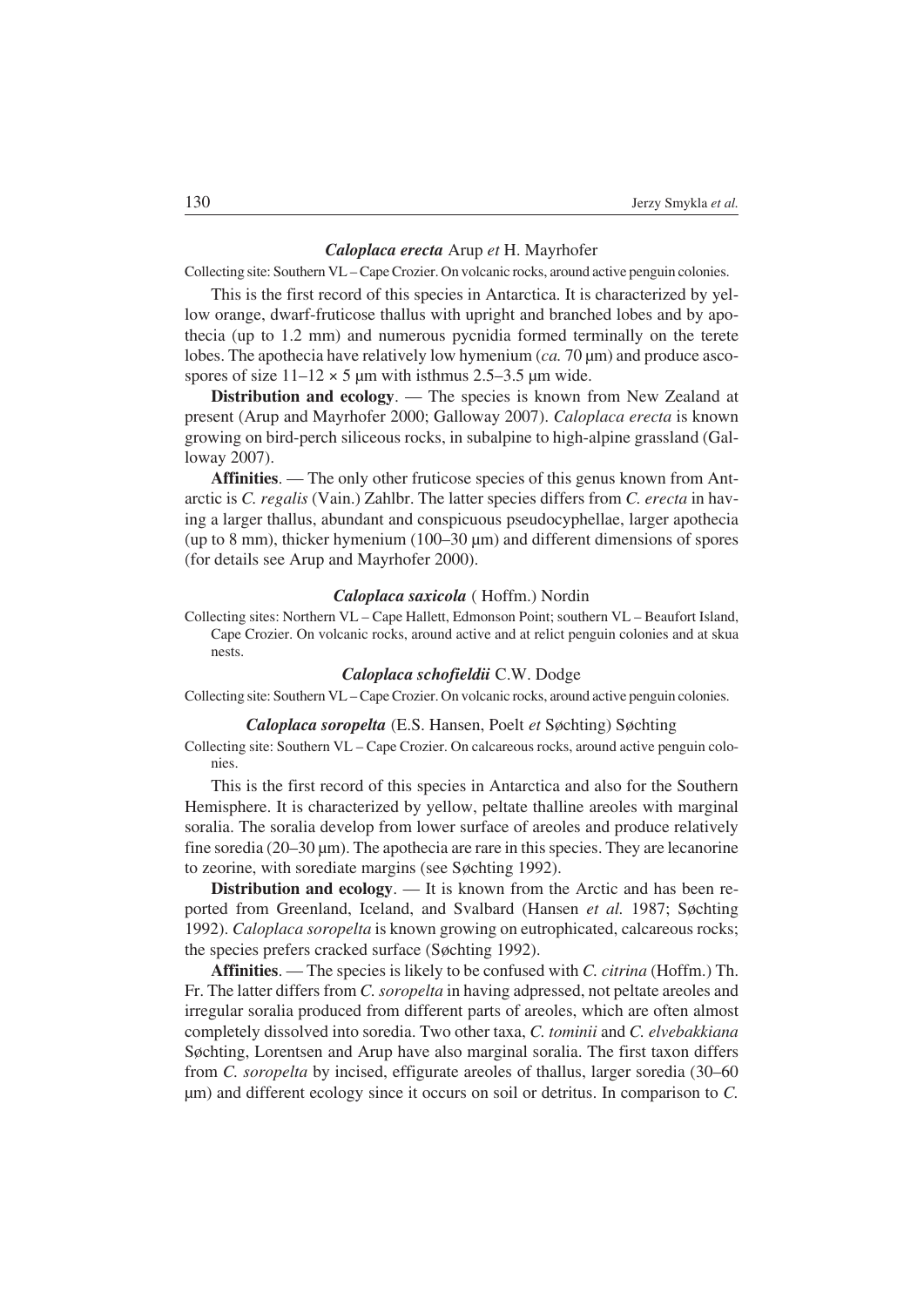*soropelta*, *C. elvebakkiana* has soralia that may spread also to the uppermost parts of thallus and the areoles that are softly folded−lobate (for details see Søchting *et al.* 2008).

#### *Caloplaca tominii* (Sav.) Ahlner

Collecting sites: Northern VL – Edmonson Point, Campo Icarus, North Adelie Cove, Inexpress− ible Island; southern VL – Prior Island, Cape Hickey, Beaufort Island, Marble Point. On bare soil and overgrowing mosses, at relict penguin colonies and at skua nests.

This is the first record of this species in Antarctica. It is characterized by yel− low−orange, incised, effigurate squamules or areoles of thallus and marginal (rarely also laminal) soralia. The soralia are paler than the rest of the thallus and produce coarsely granular soredia (30–60 μm). The species predominantly occurs in sterile form. According to literature the apothecia have brownish orange discs and distinct, persistent yellowish orange margins. Spores are widely ellipsoid with thin isthmus:  $13-16.5 \times 6.5-9$  µm, isthmus  $1-1.5$  (-2) µm wide (Søchting *et al.*) 2008).

**Distribution and ecology**. — The species is reported from western North America (Wetmore 2001), Greenland (Hansen *et al.* 1987), Norway: Svalbard (Søchting *et al.* 2008), Austria (Hafellner and Türk 2001), Ukraine (Kondratyuk *et al.* 1998), several countries in Central Asia (*e.g.*, Poelt and Wirth 1968; Kudratov and Mayrhofer 2002; Cogt 1995), and Peru (Thomson 1982). *Caloplaca tominii* is predominantly known as occurring on bare calcareous or noncalcareous soil (Wetmore 2001). Most recently it also has been observed on detritus in the Arctic (Søchting *et al.* 2008). It is known growing in dry situations, with low annual pre− cipitation (Wetmore 2001; Søchting *et al.* 2008).

**Affinities**. — The species is most similar to *C. citrina* and it can be easily mis− taken with the latter species (therefore in fact, it is likely that many of the previous Antarctic records of the latter species were mistakenly identified and may actually refer to *C. tominii*). But *C. tominii* differs in having simple, not incised thalline ar− eoles and soralia irregularly produced from different parts of areoles. Moreover, the thallus of *C. citrina* is usually completely dissolved into soredia or nearly so. It also produces smaller spores with a distinctly thicker isthmus than in *C. tominii*. Both taxa differ in their ecology: contrary to *C. tominii*, *C. citrina* while growing on the ground never occurs directly on soil, but occupies mosses, plant debris or other lichens.

#### *Candelaria murrayi* Poelt

Collecting site: Northern VL – Cape Hallett. On volcanic rocks, around active penguin colonies.

#### *Candelariella flava* (Dodge *et* Baker) Castello *et* Nimis

Collecting sites: Northern VL – Edmonson Point, Campo Icarus, North Adelie Cove, Inexpress− ible Island; southern VL – Prior Island, Cape Hickey. On mosses or directly on rocks, around active and at relict penguin colonies.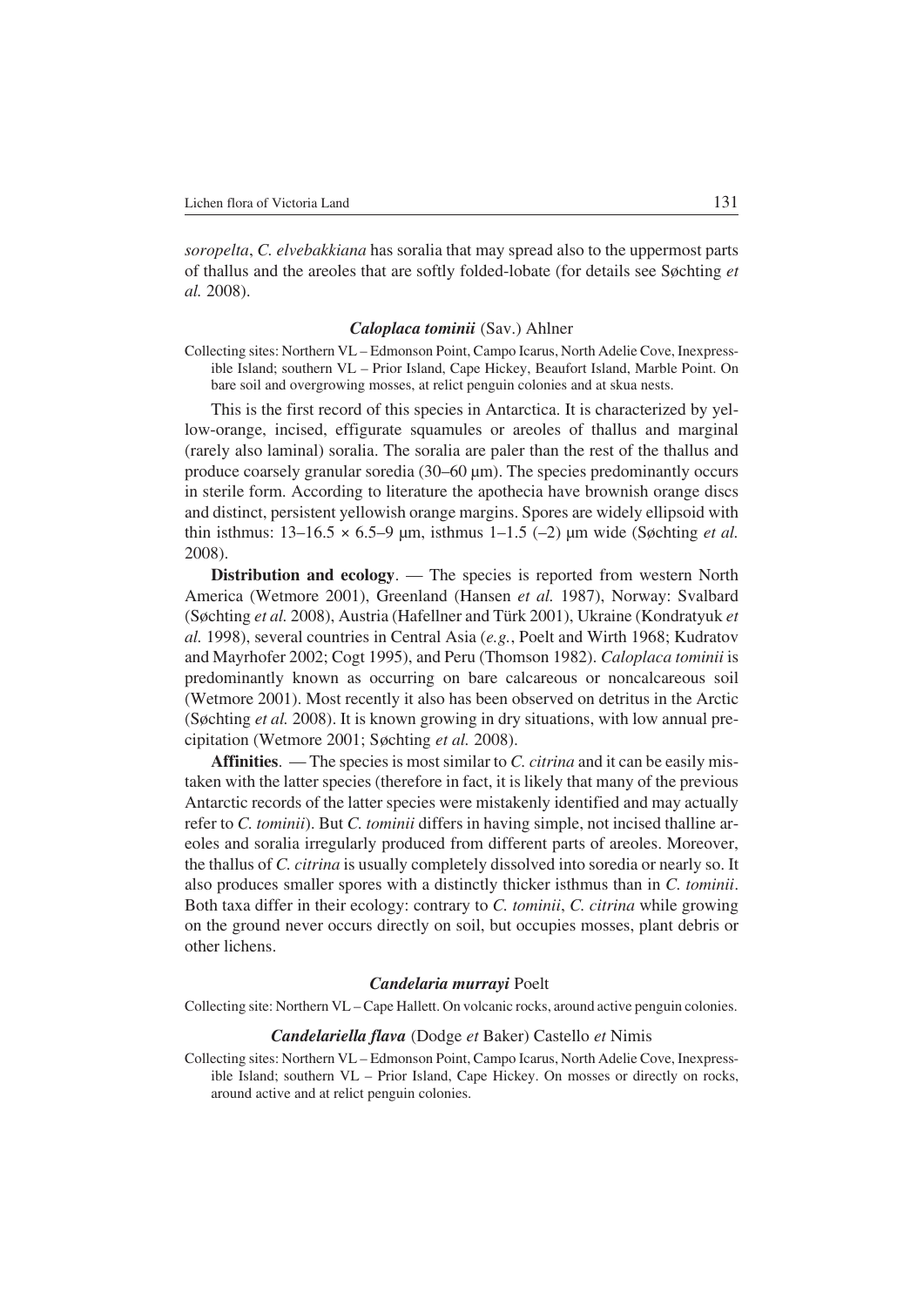#### *Lecania nylanderiana* A. Massal

Collecting site: Southern VL – Cape Crozier. On volcanic rocks, around active penguin colonies.

This is the first record of this species in VL. It is characterized by crustose thallus composed of dispersed, convex and grey areoles. Apothecia are large, up to 0.8 mm in diameter, sessile to constricted at the base. Thalline margin is distinct and concolorous with the thallus. Apothecial disc is black, and usually pruinose. The species has 3−septate, narrowly ellipsoid ascospores that are colourless and of size  $12 - 14 \times 4 - 5$  um.

**Distribution and ecology**. — Previously this species has been reported from the maritime Antarctic only, where it was found mostly on vertical or overhanging calcareous rocks (Øvstedal and Lewis Smith 2001; Olech 2004).

**Affinities**. — *Lecania nylanderiana* is not likely to be confused with any other known Antarctic species, however, considerably abundant thallus and lack of pruina on apothecial disc of the VL specimen makes it somewhat different in com− parison to European material.

#### *Lecanora expectans* Darb.

Collecting sites: Northern VL – Edmonson Point, Campo Icarus, North Adelie Cove, Inexpress− ible Island; southern VL – Prior Island, Cape Hickey, Marble Point, Cape Crozier. On mosses and moss debris, around active and at relict penguin colonies.

#### *Lecanora fuscobrunnea* Dodge *et* Baker

Collecting sites: Northern VL – Edmonson Point, Campo Icarus, Inexpressible Island; southern VL – Prior Island, Cape Hickey. On different types of rocks, around active and at relict pen− guin colonies.

#### *Lecanora mons−nivis* Darb.

Collecting sites: Northern VL – Cape Hallett, Edmonson Point; southern VL – Cape Crozier. On volcanic rocks, often along rock crevices, around active penguin colonies.

#### *Lecanora polytropa* (Ehrh.) Rabenh.

Collecting site: Northern VL – Adelie Cove. On siliceous rocks, at relict penguin colonies.

This is the first record of this species in VL. It is characterized by immersed and inconspicuous thallus or sometimes by continuous and areolate crust. Areoles when present are yellow−green to grey−green, rounded and flat, with upper surface smooth. Apothecia are dispersed, sessile, constricted below, tending to arise singly on areoles which are then obscured. Thalline exciple initially is well−developed and entire but next becomes crenulate and excluded. Disc is pale yellow to pale yellow−green, occasionally pale brown, finally convex.

**Distribution and ecology.** — The species is known from the maritime and continental Antarctic, where it has been recorded in Antarctic Peninsula and Queen Mary Land (Olech 1989; Andreev 1990; Øvstedal and Lewis Smith 2001;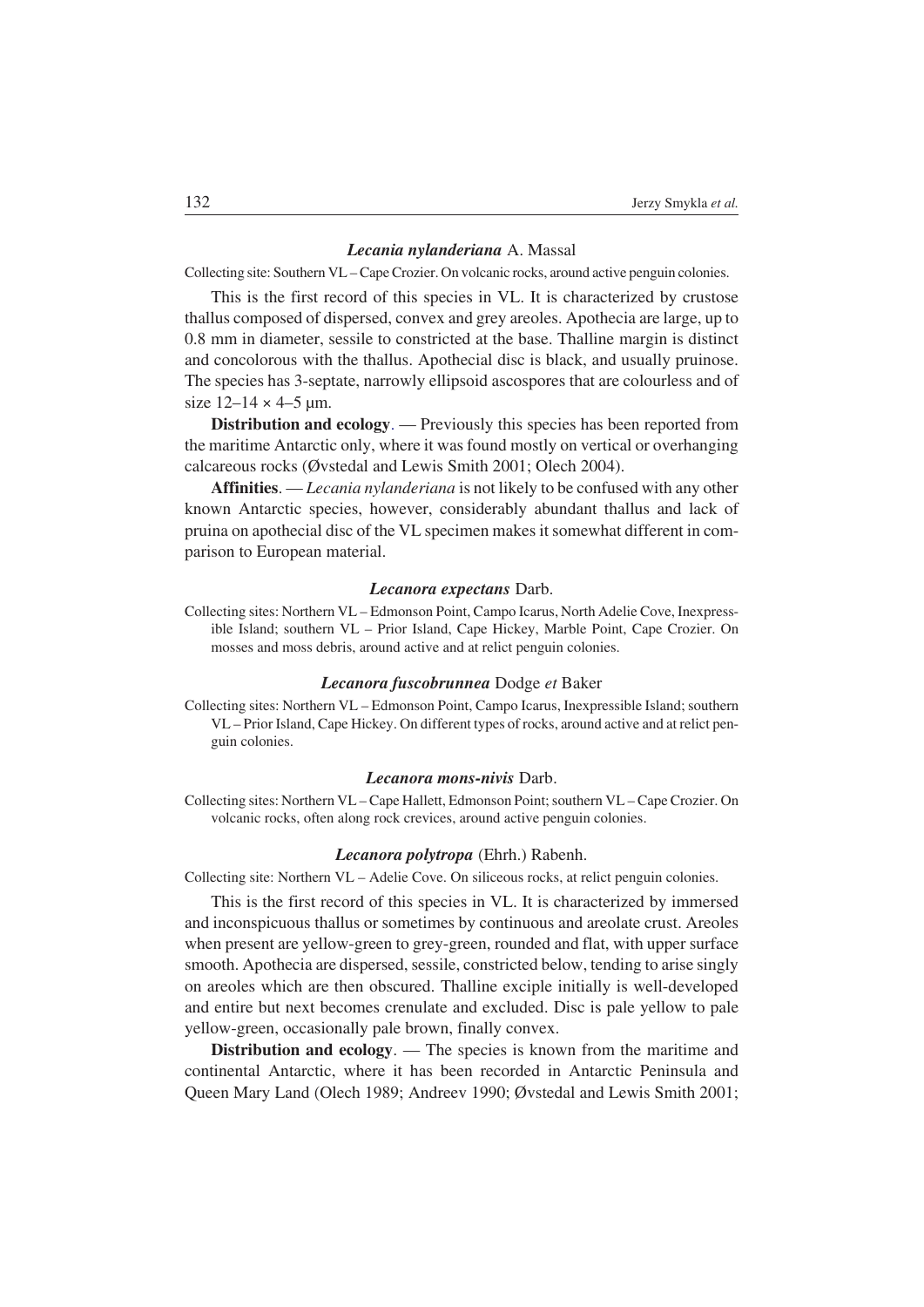Olech 2004). *Lecanora polytropa* grows on siliceous rocks but it may also rarely occur on wood.

**Affinities**. — The species is likely to be mistaken with *L. fuscobrunnea*. The lat− ter species, however, differs in having considerably large apothecia (up to 1.6 mm), that are often substipitate and usually partly blackened to entirely black. It is worthy to note that apothecia of *L. polytropa* are somewhat smaller (up to 1 mm), usually sessile and always pale, never blackened. The thalline margin is often more distinct in *L. fuscobrunnea*, whereas it is soon excluded in *L. polytropa* with a thick parathecium exposed*.* Moreover, the difference in spore size is also significant: (9–)10–14 × 4–5 μm in *L. fuscobrunnea* and (8–)9–10(–12) × 4–5 μm in *L. poly− tropa* (in VL specimen). Finally, the thallus of *L. fuscobrunnea* is composed of gran− ular to squamulose areoles that tend to be crowded in pulvinate clumps even up to 3 mm tall and the thalline areoles of *L. polytropa* are flat and more or less scattered.

#### *Lecidea cancriformis* Dodge *et* Baker

Collecting site: Northern VL – Adelie Cove. On siliceous rocks, at relict penguin colonies.

#### *Lecidella siplei* (C.W. Dodge *et* G.E. Baker) May. Inoue

Collecting sites: Northern VL – Campo Icarus, North Adelie Cove; southern VL – Prior Island, Cape Hickey, Cape Crozier. On mosses, soil and different types of rocks, around active and at relict penguin colonies.

#### *Lepraria alpina* (de Lesd.) Tretiach *et* Baruffo

- Synonyms: *Lepraria cacuminum* (A. Massal.) Lohtander, *Leproloma cacuminum* (A. Massal.) J.R. Laundon (Baruffo *et al.* 2006).
- Collecting sites: Northern VL Edmonson Point, Campo Icarus; southern VL Prior Island. On mosses and soil, around active and at relict penguin colonies.

Note. — There are a few species, which are morphologically similar to and might be confused with *L. alpina* in Antarctica. All of them belong to *L. neglecta* group, including the species of very similar morphology, but chemically distinct (Osyczka *et al.* 2010). The identification of the specimens studied here was con− firmed by chemical analysis: atranorin, porphyrilic acid, angardianic/roccellic acid were detected by TLC.

#### *Physcia caesia* (Hoffm.) Fürnr.

Collecting sites: Northern VL – Campo Icarus, North Adelie Cove; southern VL – Prior Island, Cape Hickey. On mosses and different types of rocks, at relict penguin colonies.

#### *Physcia dubia* (Hoffm.) Lettau

Collecting sites: northern VL – North Adelie Cove; southern VL – Prior Island, Cape Crozier. On mosses growing on soil or rocks, around active relict penguin colonies and skua nests.

#### *Physcia tenella* (Scop.) DC

Collecting sites: Southern VL – Prior Island. On siliceous rocks, at relict penguin colonies.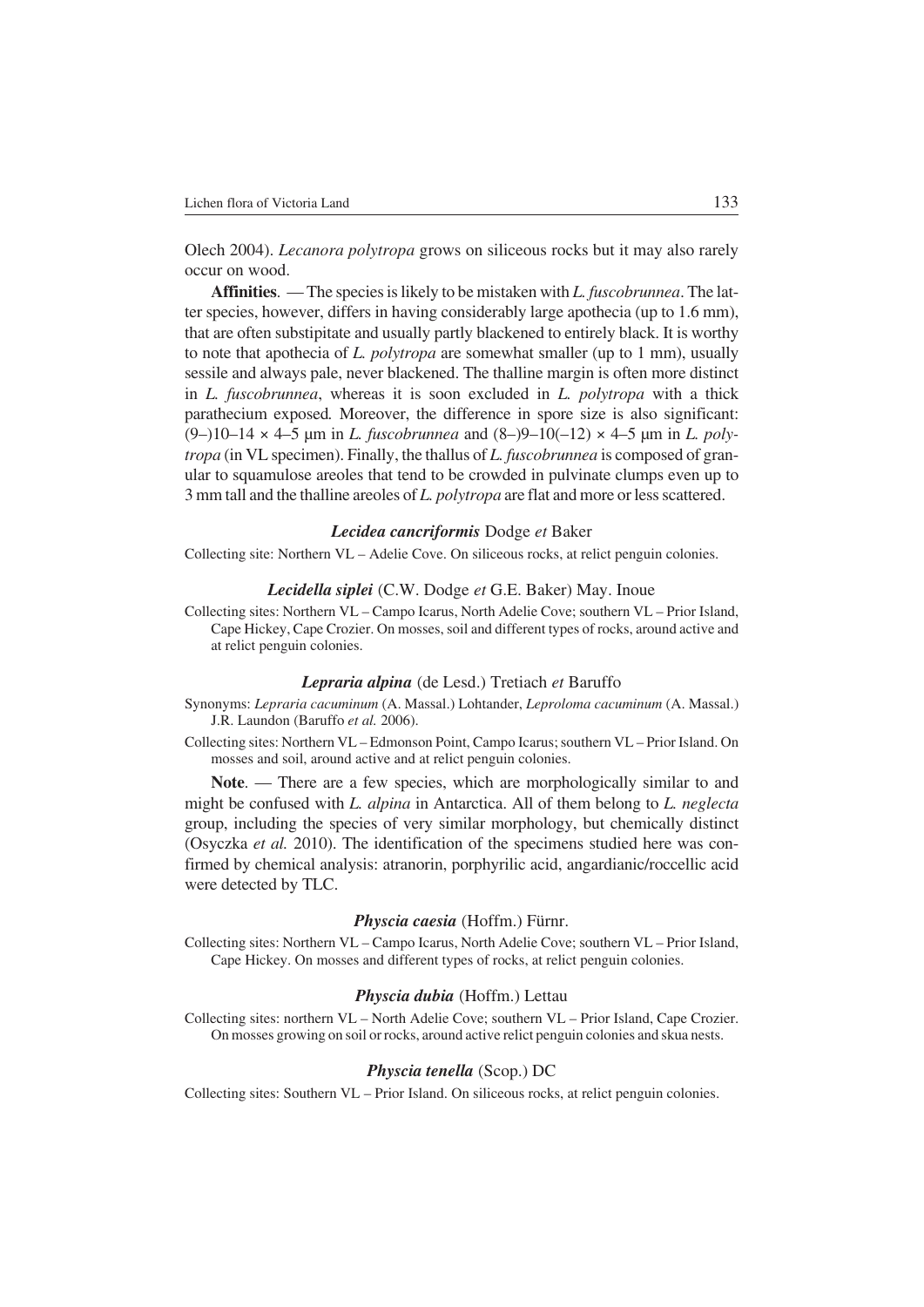This is the first record of this species in Antarctica. It is characterized by pale grey orbicular thallus, loosely appressed with marginal cilia that are often grey− or dark brown at their tips and 0.4–2 mm long. Lobes are 0.3–1 mm wide, ascending, upper surface whitish to pale grey, not pruinose, lower surface whitish with sparse, slender rhizines. Soralia are lip−shaped on the underside of the spreading lobe ends. Apothecia are rare with ascospores  $16-23 \times 7-10$  um.

**Distribution and ecology**. — It is one of the most common species in this ge− nus occurring on most continents including Europe, North and South America, Asia and Africa (Edwards and Coppins 2009). With this new record it may be con− sidered a cosmopolitan species. The species occurs on well-lit and nutrient-enriched substrata including calcareous rocks but most usually on tree bark. *Physcia tenella* is regarded as a pioneer species increasing in abundance in response to ris− ing levels of nitrogenous compounds (Edwards and Coppins 2009).

**Affinities**. — It is distinguished from other species reported from Antarctic: *P. caesia* and *P. dubia*, by presence of ascending thallus with marginal cilia. *Physcia caesia* and *P. dubia* are having appressed thallus with considerably broader lobes. Additionally *P. caesia* is characterized by K+ yellow reaction of medulla. The species most similar to *P. tenella* is *P. adscendens*, however, the lat− ter species differs in presence of helmet−shaped soralia.

#### *Pleopsidium chlorophanum* (Wahlenb.) Zopf

Collecting sites: Northern VL – North Adelie Cove, Adelie Cove. On siliceous rocks, around ac− tive and at relict penguin colonies.

#### *Pseudephebe minuscula* (Arnold) Brodo *et* Hawksw.

Collecting sites: Northern VL – Campo Icarus, North Adelie Cove. On siliceous rocks at relict penguin colonies.

## *Rhizoplaca melanophthalma* (Ram.) Leuckert *et* Poelt

Collecting site: Southern VL – Cape Crozier. On volcanic rocks, around active penguin colonies.

#### *Rinodina olivaceobrunnea* Dodge *et* Baker

Collecting site: Northern VL – North Adelie Cove; southern VL – Prior Island. On mosses moss debris, at relict penguin colonies.

#### *Rinodina* sp.  $1 -$  according to Castello (2003a, b)

Collecting site: Southern VL – Cape Crozier. On volcanic rocks, around active penguin colonies.

#### *Umbilicaria decussata* (Vill.) Zahlbr.

Collecting sites: Northern VL – North Adelie Cove, Adelie Cove; southern VL – Prior Island. On siliceous rocks, around relict penguin colonies.

## *Usnea antarctica* Du Rietz

Collecting sites: Northern VL – Campo Icarus, North Adelie Cove; southern VL – Prior Island. On siliceous rocks and mosses, around relict penguin colonies.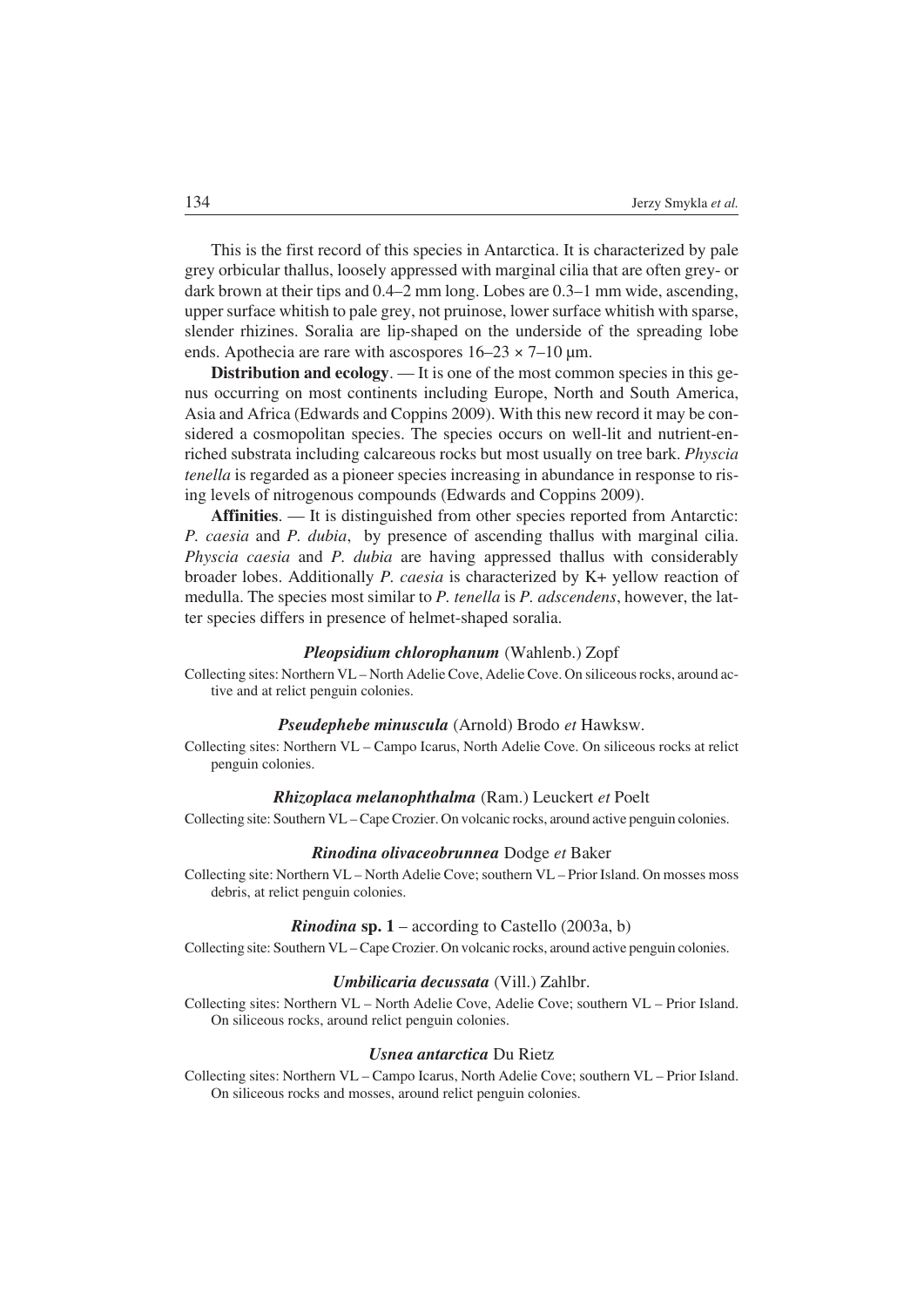#### *Usnea sphacelata* R. Br.

Collecting sites: Northern VL – North Adelie Cove; southern VL – Prior Island. On siliceous rocks and mosses, around relict penguin colonies.

# *Xanthomendoza borealis* (R. Sant. *et* Poelt)

# Søchting, Kärnefelt *et* S. Kondratyuk

Synonyms: *Xanthoria borealis* R. Sant. *et* Poelt, *Xanthoria mawsonii* auct. non C.W. Dodge (Lindblom and Søchting 2008).

Collecting sites: Northern VL – Edmonson Point, Campo Icarus, North Adelie Cove, Inexpress− ible Island; southern VL – Prior Island, Cape Hickey. On siliceous and volcanic rocks and mosses, around active and at relict penguin colonies.

#### *Xanthoria candelaria* (L.) Th. Fr.

Synonym: *Xanthoria mawsonii* C.W. Dodge (Lindblom and Søchting 2008).

Collecting site: Southern VL – Beaufort Island. On volcanic rocks, around relict penguin colo− nies and at skua nests.

#### *Xanthoria elegans* (Link) Th. Fr.

Collecting sites: Northern VL – Campo Icarus, North Adelie Cove. On siliceous rocks, at relict penguin colonies.

# **Conclusions**

Victoria Land supports one of the richest lichen floras within the continental Antarctic with 57 taxa recorded during all previous investigations (Castello 2003a, b; Adams *et al*. 2006). The present study added six new species to this region; four of them are also reported for the first time from the Antarctic. Species recorded during the present study represent ~70% of all the taxa known to occur in this area. Such a high number of recorded taxa indicates the importance of relict penguin colonies and surroundings of active colonies moderately affected by penguin ac− tivities as biodiversity hot spots in this region of the world.

**Acknowledgements**. — We dedicate this paper to Maria Agata Olech in recognition of her significant contribution to polar lichenology and extensive academic activity. Adam Flakus is thanked for TLC analysis and two reviewers for their constructive comments on the manuscript. Special thanks are due to Larry Coats for comradeship and assistance during field studies, and to personnel of the U.S. Antarctic Program at McMurdo Station and the Italian National Program for Antarctic Research (PNRA) at *Mario Zucchelli* Station at Terra Nova Bay for logistical aid. The field survey was made possible with funding to S. Emslie from the National Science Foun− dation (ANT 0739575) and through logistical support supplied by Raytheon Polar Services. This work was also supported by the Polish Ministry of Science and Higher Education within the program Supporting International Mobility of Scientists III edition project no. 2 and grants nos. 2P04F00127 and NN305376438 to J. Smykla.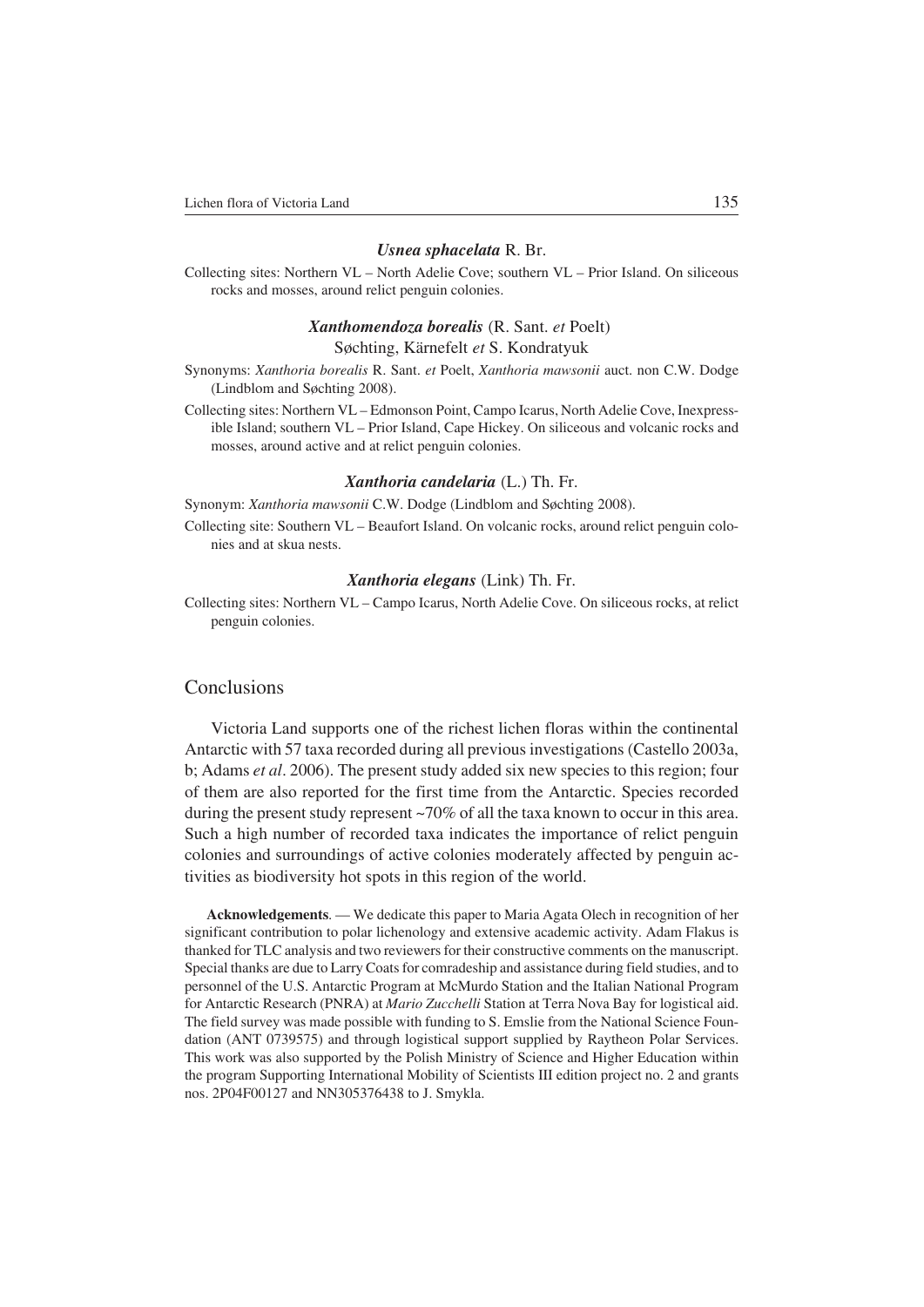## References

- ADAMS B.J., BARDGETT R.D., AYRES C., WALL D.H., AISLABIe J., BAMFORTH S., BARGAGLI R. and CARY C. 2006. Diversity and distribution of Victoria Land biota. *Soil Biology and Biochem− istry* 38 (10): 3003–3018.
- ANDREEV M.P. 1990. Lichenes Oasis Bangerii (Antarctis Orientalis). *Novosti Sistematiki Nizshikh Rastenii* 27: 85–93.
- ARUP U. and MAYRHOFER H. 2000. *Caloplaca erecta*, a new subfruticose species from New Zea− land. *Lichenologist* 32 (4): 359–363.
- BARONI C. and OROMBELLI G. 1994. Abandoned penguin rookeries as Holocene paleoclimatic indi− cators in Antarctica. *Geology* 22 (1): 23–26.
- BARUFFO L., ZEDDA L., ELIX J. A. and TRETIACH M. 2006. A revision of the lichen genus *Lepraria* s. lat. in Italy. *Nova Hedwigia* 83 (3–4): 387–429.
- CANNONE N. 2004. Moss and lichen flora of Victoria Land (Continental Antarctica) along a latitudi− nal transect. *Terra Antarctica Reports* 11: 1–9.
- CANNONE N. 2006. A network for monitoring terrestrial ecosystems along a latitudinal gradient in Continental Antarctica. *Antarctic Science* 18 (4): 549–560.
- CANNONE N. and GUGLIELMIN M. 2010. Relationships between periglacial features and vegetation development in Victoria Land, continental Antarctica. *Antarctic Science* 22 (6): 703–713.
- CANNONE N. and SEPPELT R. 2008. A preliminary floristic classification of northern and southern Victoria Land vegetation, continental Antarctica. *Antarctic Science* 20 (6): 553–562.
- CANNONE N., WAGNER D., HUBBERTEN H.W. and GUGLIELMIN M. 2008. Biotic and abiotic factors influencing soil properties across a latitudinal gradient in Victoria Land, Antarctica. *Geoderma*  $144(1-2): 50-65.$
- CASTELLO M. 2003a. Lichens of the Terra Nova Bay area, northern Victoria Land (Continental Antarctica). *Studia Geobotanica* 22: 3–54.
- CASTELLO M. 2003b. Lichens from Victoria Land 2.0, University of Trieste, Department of Biology, LIANT 2.0 (http://dbiodbs.univ.trieste.it/antartide/victoria).
- CASTELLO M. and NIMIS P.L. 1995. The lichen vegetation of Terra Nova Bay Victoria Land, Conti− nental Antarctica. *Bibliotheca Lichenologica* 58: 43–55.
- CASTELLO M. and NIMIS P.L. 2000. A key to the lichens of Terra Nova Bay (Victoria Land, Conti− nental Antarctica). *Italian Journal of Zoology,* Supplement 1: 157–184.
- CASTELLO M., MARTELLOS S. and NIMIS P.L. 2006. VICTORIA: an on−line information system on the lichens of Victoria Land (Continental Antarctica). *Polar Biology* 29 (7): 604–608.
- COGT U. 1995. Die Flechten der Mongolei. *Willdenowia* 25 (1): 289–397.
- EDWARDS B.W. and COPPINS B.J. 2009. *Physcia* (Schreb.) Michx. (1803). *In*: C.W. Smith, A. Aptroot, B.J. Coppins, A. Fletcher, O.L. Gilbert, P.W. James and P.A. Wolseley (eds) *The lichens of Great Britain and Ireland*. British Lichen Society, London: 698–703.
- EMSLIE S.D., COATS L. and LICHT K. 2007. A 45,000 yr record of Adélie penguins and climate change in the Ross Sea, Antarctica. *Geology* 35 (1): 61–64.
- GALLOWAY D.J. 2007. *Flora of New Zealand Lichens*. Revised Second Edition Including Lichen− Forming and Lichenicolous Fungi. Vol. 1 and 2. Manaaki Whenua Press, Lincoln, New Zealand: 2261 pp.
- GRIGIONI P., DE SILVESTRI L., PELLEGRINI A. and SARARO R. 1992. Some climatological aspects in the Terra Nova Bay Area, Antarctica. *In*: M. Colacino, G. Giovanelli and L. Stefanutti (eds) *Ital− ian Research on Antarctic Atmosphere*. Conference Proceedings, SIF, 35: 97–121.
- HAFELLNER J. and TÜRK R. 2001. Die lichenisierten Pilze Österreichs eine Checkliste der bisher nachgewiesenen Arten mit verbreitungsangaben. *Stapfia* 76: 1–167.
- HANSEN E.S., POELT J. and SØCHTING U. 1987. Die Flechtengattung *Caloplaca* in Grönland. *Meddelelser om Grönland, Bioscience* 25: 1–52.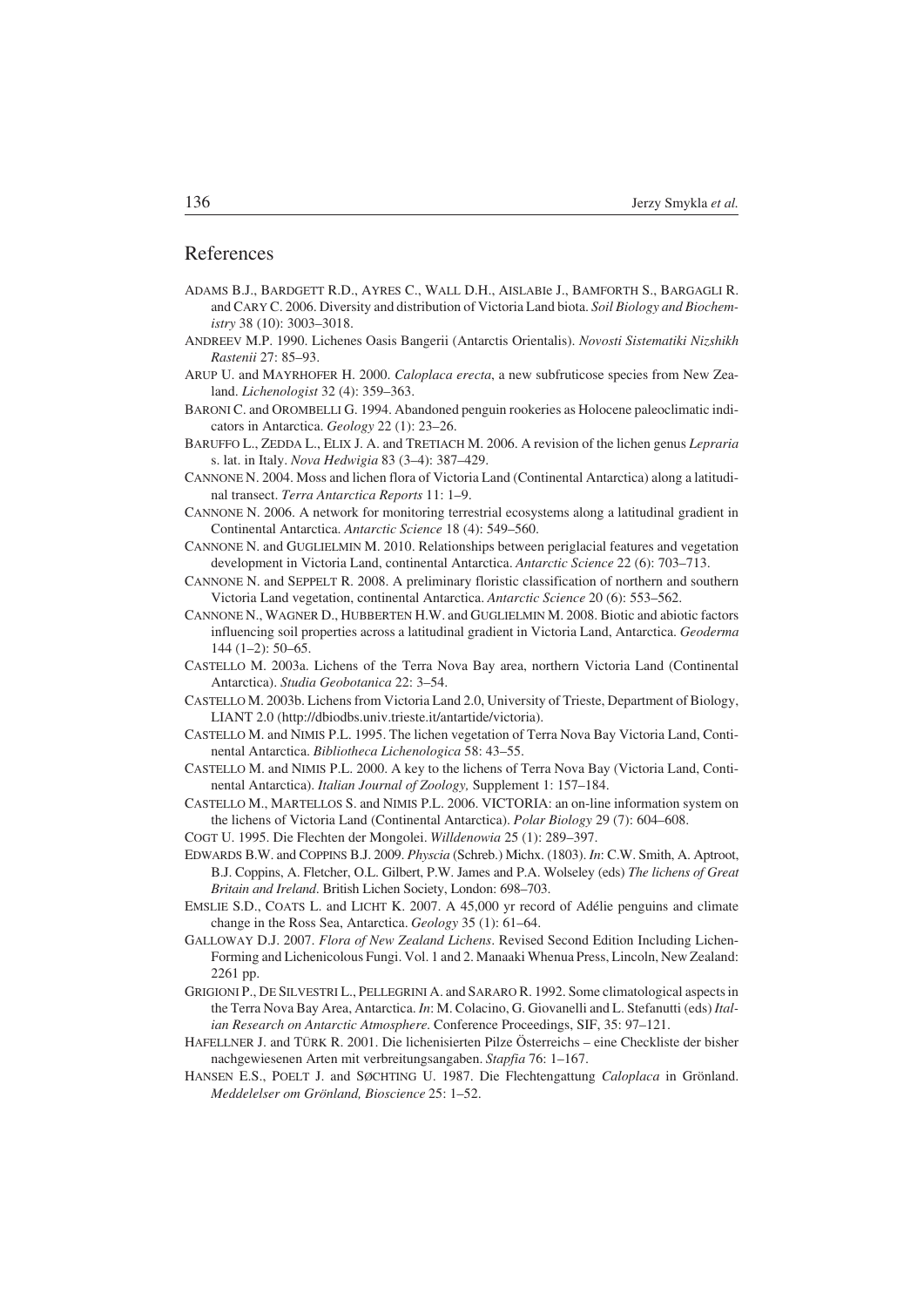- HOWARD−WILIAMS C., HAWES I. and GORDON S. 2010. The environmental basis of ecosystem vari− ability in Antarctica: research in the Latitudinal Gradient Project. *Antarctic Science* 22 (6): 591–602.
- KAPPEN L. 1985. Vegetation and ecology of ice−free areas of Northern Victoria Land, Antarctica. 1. The lichen vegetation of Birthday Ridge and an Inland Mountain. *Polar Biology* 4 (4): 213–225.
- KONDRATYUK S.Y., KHODOSOVTSEV A.Y. and ZELENKO S.D. 1998. *The Second Checklist of Li− chen Forming, Lichenicolous and Allied Fungi of Ukraine*. M. H. Kholodny Institute of Botany, Kiev: 179 pp.
- KUDRATOV I. and MAYRHOFER H. 2002. Catalogue of the lichenized and lichenicolous fungi of Tajikistan. *Herzogia* 15: 91–128.
- LINDBLOM L. and SØCHTING U. 2008. Taxonomic revision of *Xanthomendoza borealis* and *Xanthoria mawsonii* (Lecanoromycetes, Ascomycota). *Lichenologist* 40 (5): 399–409.
- LONGTON R.E. 1973. A classification of terrestrial vegetation near McMurdo Sound, continental Antarctica. *Canadian Journal of Botany* 51 (12): 2339–2346.
- LONGTON R.E. 1979. Vegetation ecology and classification in the Antarctic Zone. *Canadian Journal of Botany* 57 (20): 2264–2278.
- OLECH M. 1989. Preliminary botanical studies at Bunger Oasis, East Antarctica. *Polish Polar Re− search* 10 (4): 606–609.
- OLECH M. 1990. Preliminary studies on ornithocoprophilous lichens of the Arctic and Antarctic re− gions. *Proceedings of the NIPR Symposium on Polar Biology* 3: 218–223.
- OLECH M. 2002. Plant communities on King George Island. *In*: L. Beyer and M. Bölter (eds) *Geoecology of Antarctic Ice−Free Coastal Landscapes*. Springer−Verlag, Berlin−Heidelberg: 215–231.
- OLECH M. 2004. *Lichens of King Gorge Island, Antarctica*. The Institute of Botany of the Jagiellonian University, Kraków: 391 pp.
- ORANGE A., JAMES P.W. and WHITE F.J. 2001. *Microchemical methods for the identification of li− chens*. British Lichen Society, London: 101 pp.
- OSYCZKA P., KUKWA M. and OLECH M. 2010. Notes on the lichen genus *Lepraria* from maritime (South Shetlands) and continental (Schirmacher and Bunger Oases) Antarctica. *Polar Biology* 33 (5): 627–634.
- ØVSTEDAL D.O. and LEWIS SMITH R.I. 2001. *Lichens of Antarctica and South Georgia. A guide to their identification and ecology*. Cambridge University Press, Cambridge: 411 pp.
- POELT J. and WIRTH V. 1968. Flechten aus dem nordostlichen Afghanistan gesammelt von H. Roemer in Rahmen der Deutschen Wakhan−Expedition 1964. *Mitteilungen der Botanischen Staatssammlung München* 7: 219–261.
- SEPPELT R.D., GREEN T.G.A. and SCHROETER B. 1995. Lichens and mosses from the Kar Plateau, southern Victoria Land, Antarctica. *New Zealand Journal of Botany* 33 (2): 203–220.
- SEPPELT R.D., GREEN T.G.A. and SKOTNICKI M. 1996 (1999). Notes on the Flora, Vertebrate Fauna and Biological Significance of Beaufort Island, Ross Sea, Antarctica. *Polarforschung* 66 (1/2): 53–59.
- SEPPELT R.D., TÜRK R., GREEN T.G.A., MOSER G., PANNEWITZ S., SANCHO L.G. and SCHROETER B. 2010. Lichen and moss communities of Botany Bay, Granite Harbour, Ross Sea, Antarctica. *Ant− arctic Science* 22 (6): 691–702.
- SMYKLA J., WOŁEK J. and BARCIKOWSKI A. 2007. Zonation of vegetation related to penguin rooker− ies on King George Island, Maritime Antarctic. *Arctic, Antarctic and Alpine Research* 39 (1): 143–151.
- SØCHTING U. 1992. *Caloplaca soropelta* (E.S. Hansen, Poelt *et* Søchting) Søchting comb. nov. *Graphis Scripta* 4 (1): 35–36.
- SØCHTING U., LORENTSEN L.B. and ARUP U. 2008. The lichen genus *Caloplaca* (Ascomycota, Lecanoromycetes) on Svalbard. Notes and additions. *Nova Hedwigia* 87 (1–2): 69–96.